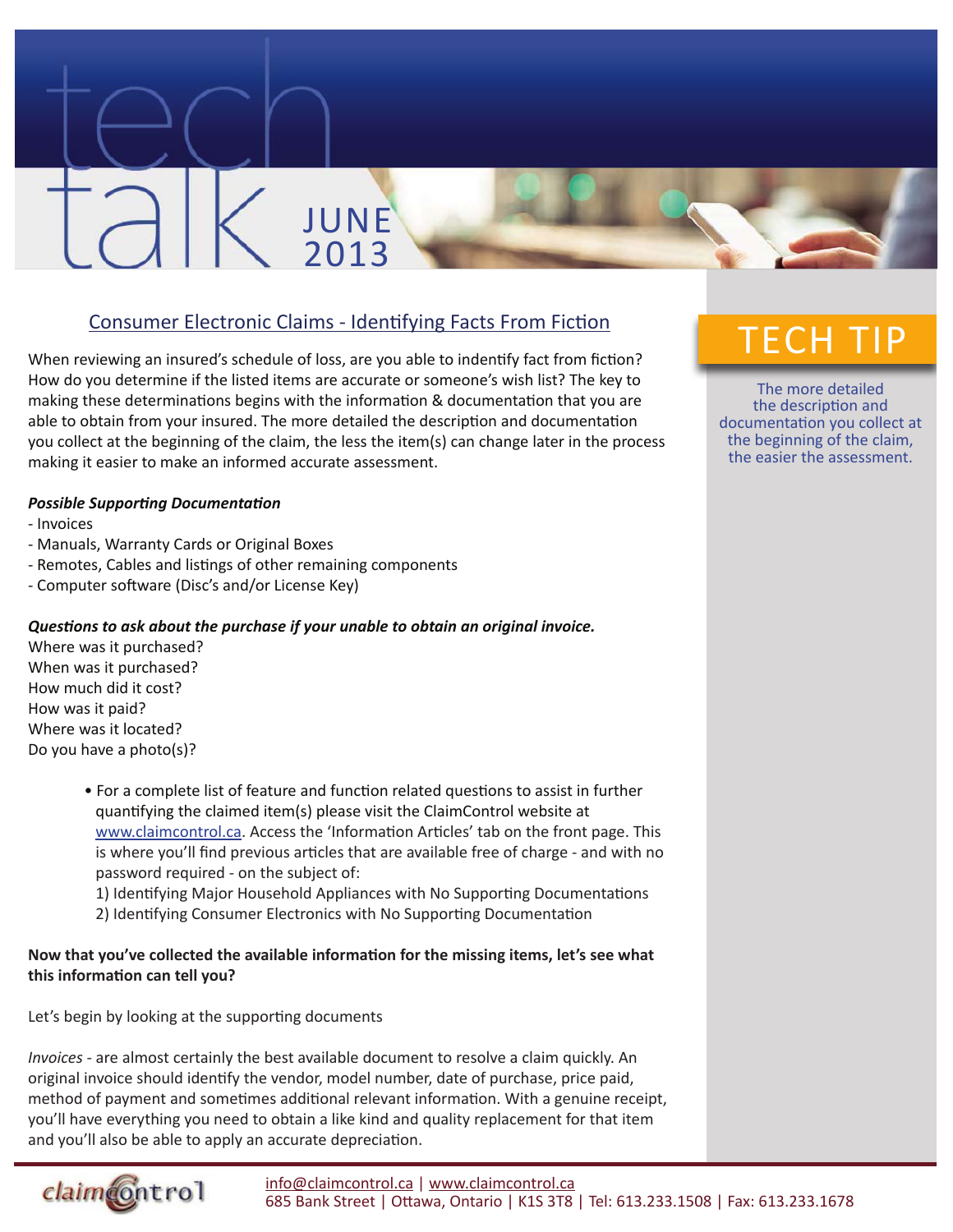# *What if the insured doesn't have his original invoice?* In many cases a reprint of the original invoice is easily obtained from the original retailer. In this age of computerized invoicing, past sales can typically be accessed by simply entering the purchaser's name or phone number. Many retailers are now also able to recall credit card purchases from the credit card number, making the retrieval of misplaced or discarded invoices easier than ever before. Typically the more recent the purchase, the easier is should be to obtain a duplicate receipt. For online purchases, substantiation should be easy as these purchases typically need to be paid by credit card or credit card based payment systems and the purchases typically need to be shipped directly to your insureds home creating a digital record of the purchase.

JUNE

2013

*\* Was it a cash purchase?* In the case of a "cash" receipt for a high value item you may want to further examine the invoice to enure its authenticity. Some details to consider are: Is the business name and address clearly identified. Is the purchaser's name and address on the invoice? Does it match the insured's? Is it a hand written receipt from a company that issues computerized receipts? Does the receipt have an HST or Business number? If you feel uncertain of the validity of the supploed receipt you may want to consider asking the insured to provide you with their bank statement to verify the cash withdrawl for payment that matches the date of purchase?

*Manual, Warranty Cards or Original Boxes -* With this imformation you can sometimes identify the exact model or at a minimum typically the series and/or range of models. While not as informative as an invoice, any of these can provide additional information which will assist in the identification of the original model.

*Remote Controls -* A remote control can occasionally be used to identify an exact model but more often a range of models. While a remote control will most likely only allow you to narrow down the list of possible models it can be one more piece of the puzzle in your goal to further substantiate the claim.

*Other Components* – Was everything taken? In some cases there may be associated components, accessories, cables or wiring left behind. If this is the case, make a list of take pictures of the remaining equipment. With this list you can often determine if the claimed item is consistent with the remaining models or wiring. If the stolen item(s) were purchased at or near the same time as the remaining items you can now identify the age of the original model from the remaining model(s)

*Computer software* – All prebuilt computers come preloaded with an operating system and many times your insured either has software preloaded or will purchase software at the time of purchase or soon thereafter. The original software or license/activation number will be provided with information on any legally purchased programs. Does the insured still have

claimcontrol

# TECH TIP

A reprint of an original invoice is easily obtained from the original retailer. In this age of computerized invoicing, past sales can typically be accessed by simply entering the purchaser's name or phone number.